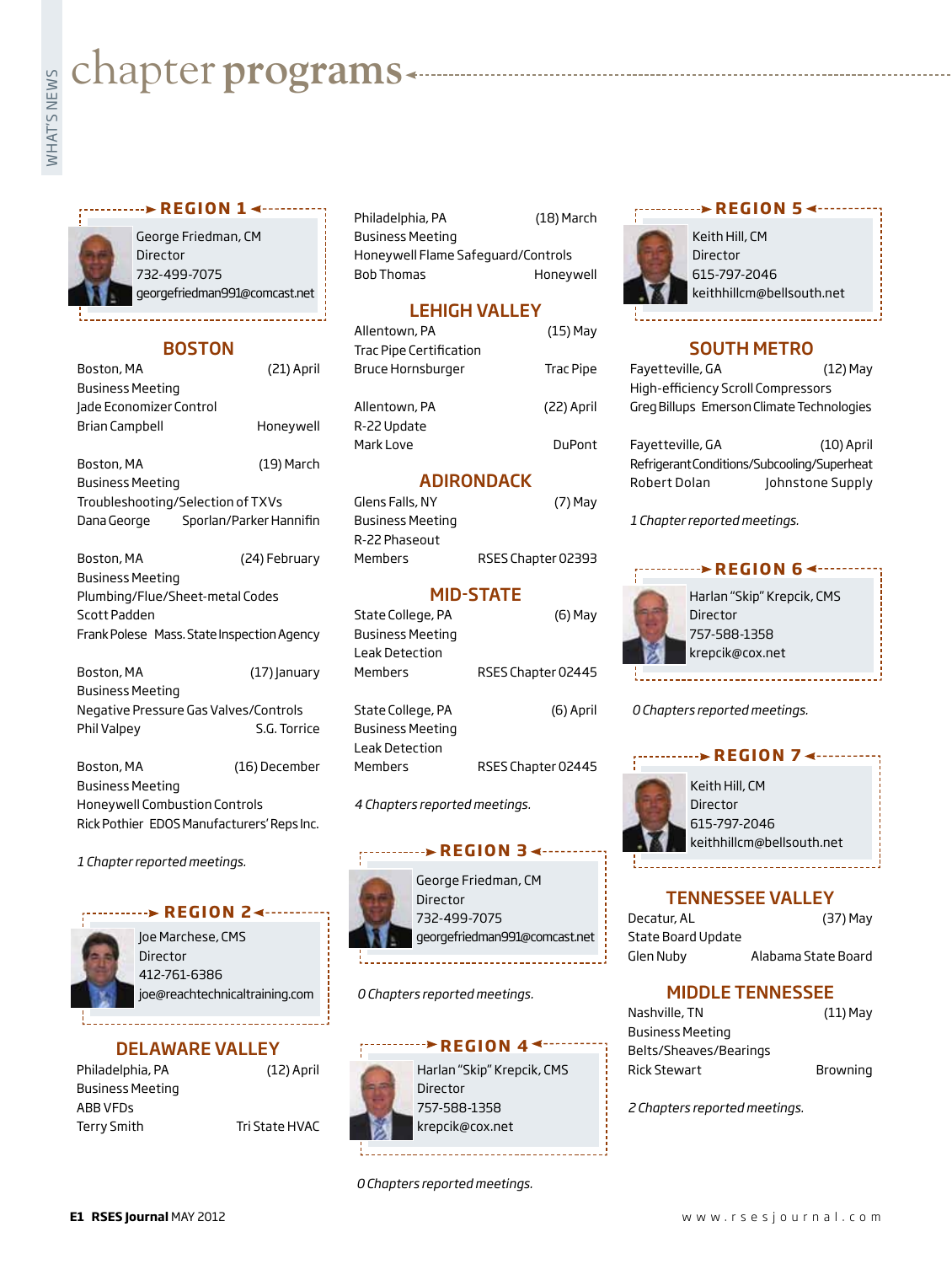### **REGION 8 <-----------**



Rich Hoke, CMS Director 847-931-5650 richhoke@sbcglobal.net

# Fox Valley

| West Chicago, IL        | (19) May           |
|-------------------------|--------------------|
| <b>Business Meeting</b> |                    |
| Dukane Air Conditioning |                    |
| Members                 | RSES Chapter 08129 |
|                         |                    |
| West Chicago, IL        | $(18)$ April       |
| <b>Business Meeting</b> |                    |
| Soldering/Brazing       |                    |
| <b>Members</b>          | RSES Chapter 08129 |
|                         |                    |

# **SPRINGFIELD**

Springfield, IL (9) April Business Meeting Business Corp. Choices/Tax Laws Carrie L. Magerl McClure, Thomas & Thomas

# MISSISSIPPI VALLEY

| Davenport, IA     | (25) May           |
|-------------------|--------------------|
| Rawal APR Devices |                    |
| Al Boesdorfer     | Rawal Devices Inc. |

| Davenport, IA          | (22) April             |
|------------------------|------------------------|
| Fieldpiece Instruments |                        |
| Bill Weidman           | Fieldpiece Instruments |

| Davenport, IA                    | $(19)$ March            |  |
|----------------------------------|-------------------------|--|
| A/C Commissioning/Testing        |                         |  |
| lim Bergmann                     | <b>TruTech Tools</b>    |  |
| TXVs/Electronic Expansion Valves |                         |  |
| Bruce Yang                       | Sporlan/Parker Hannifin |  |
|                                  |                         |  |

*3 Chapters reported meetings.*

# **REGION 94 ---------**

Mike Eckstein, CM Director 816-632-0109 meck@northmo.net

# ST LOUIS GATEWAY

| St. Louis, MO                      | $(15)$ May        |
|------------------------------------|-------------------|
| Business Meeting                   |                   |
| Residential Solar Benefits/Savings |                   |
| Rob Dallas                         | Lennox Industries |
|                                    |                   |

St. Louis, MO (8) April Business Meeting Scotsman New Under-counter Nugget Mike Kochanski Select Mktng. & Dist.

*1 Chapter reported meetings.*

# *<u>REGION104.</u>*

| Larry D. Brewer, CM     |
|-------------------------|
| Director                |
| 512-963-1612            |
| Idbrewer@suddenlink.net |
|                         |

# COWTOWN

Fort Worth, TX (40) April Business Meeting Troubleshooting Begins with Understanding Bill Lueg RSES Chapter 10200

# SAN ANTONIO

San Antonio, TX (61) April Business Meeting Insurance Benefits for ACR Contractors Michael Abelow Insurica Insurance

# TRI-COUNTY

| New Braunfels, TX | $(14)$ May  |
|-------------------|-------------|
| Business Meeting  |             |
| Flex Duct         |             |
| Kelly Ware        | Pepco Sales |
|                   |             |

*3 Chapters reported meetings.*



# *r***EGION 114**



# BLACK HILLS

Rapid City, SD (10) April Business Meeting

*1 Chapter reported meetings.*

# *<u>REGION 12</u>*



Mike Eckstein, CM Director 816-632-0109 meck@northmo.net

*0 Chapters reported meetings.*

# **region 13**



Mike Eckstein, CM Director 816-632-0109 meck@northmo.net

*0 Chapters reported meetings.*



*0 Chapters reported meetings.*